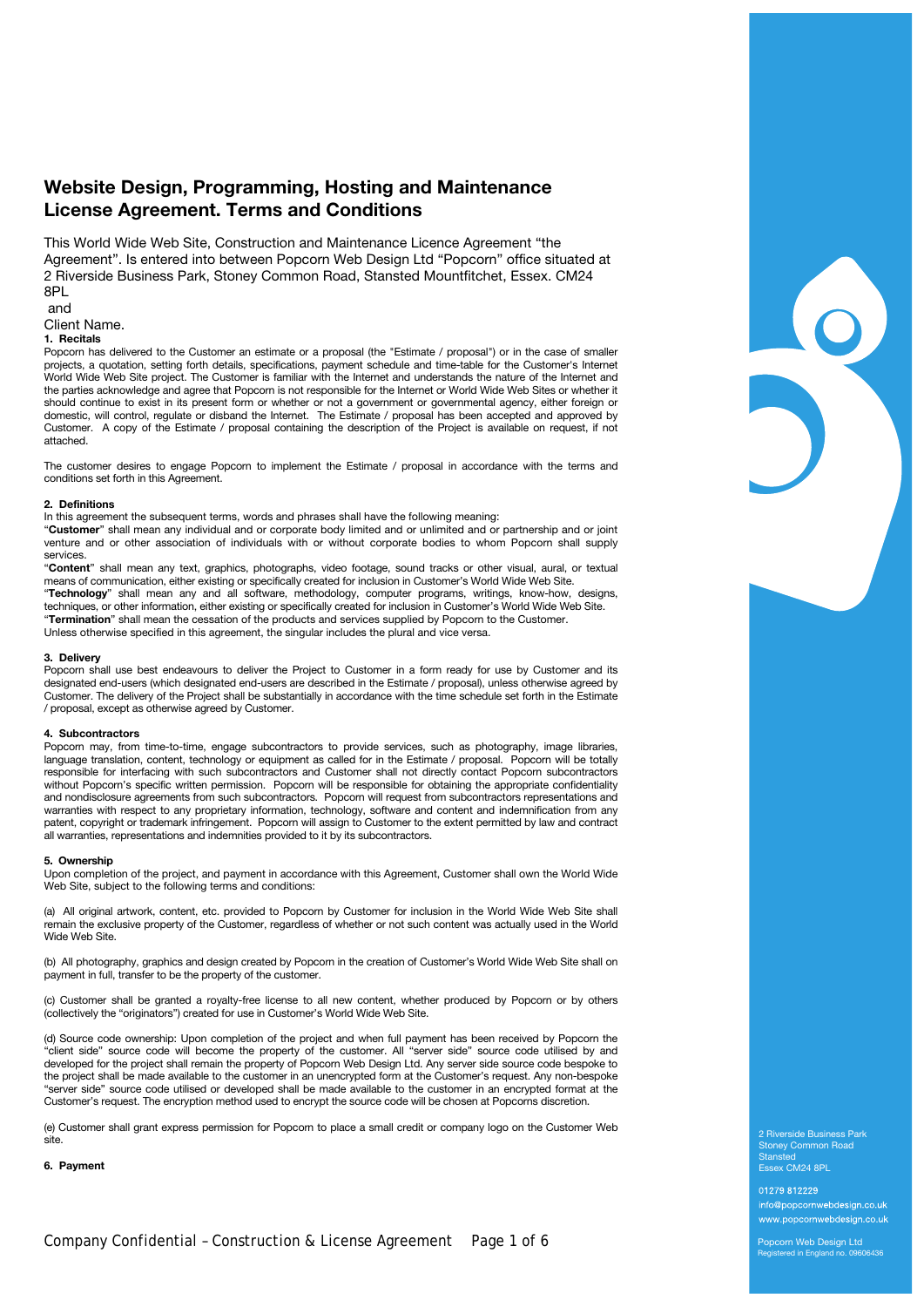The Customer shall pay Popcorn, in return for the products and services, as indicated in the Estimate / proposal, in sterling, set forth in the Estimate / proposal. Payment shall be in accordance with the payment schedule set out in the Estimate / proposal. Popcorn will exercise their statutory right to charge interest under the Late Payment of Commercial Debt (Interest) Act 1988 if the customer does not pay according to the agreed credit terms which are 14 days from date of invoice (Invoices indicated as "Deposit" or "Interim" payments are to be settled prior to commencement or continuation of any work). Popcorn will add 11% surcharge to all accounts recovered through the courts.

Where you are providing content, failure to provide content in a timely manner in an appropriate format will delay the development and delivery of your website. In cases where we believe the website to be complete (possibly not even live on the Internet) but waiting for any remaining content to be provided from you we will raise our final invoice. When the content is supplied we will update the site and "put live" on your instruction.

#### **7. License**

Popcorn hereby grants unto Customer a license to the Customer's World Wide Web Site. This license is nonexclusive with respect to software, formatting, commands and other technology utilised by Popcorn in creating World Wide Web Sites for its customers, nonexclusive with respect to content provided by Popcorn in creating World Wide Web Sites for its customers, and an exclusive license to the content which is proprietary to Customer. This license is granted with an understanding that Popcorn has the right to relicense to Customer on an unrestricted basis any software used by it for this Project. Customer agrees and acknowledges that it does not have the right or authority to relicense, distribute or use any of the technology, software or techniques licensed hereunder to any other entity or use such software or technology in any other application or for other use or purposes other than the Project. Further, the license is applicable only to the use of the projects in connection with servers included in the Project or approved by Popcorn in writing.

Where applicable, the terms defined herein will be superseded by the licensing terms and conditions of any software product used in the performance of this Agreement except where express written consent is awarded by the owner of the software.

# **8. Warranties**

Popcorn warrants that it has free and unrestricted title to its software and the right power and authority to utilise the software of any purveyor or subcontractor with whom it deals. Popcorn further warrants that at the time of fulfilment of the contract, an Internet user will be able to access the Customer's World Wide Web Site pursuant to the specifications of the Estimate / proposal but Popcorn makes no warranty with respect to the continuation of the Internet or the accessibility the Estimate / proposal but Popcorn makes no warranty with respect to the continuation of the Inte of the World Wide Web Site over time.

 For a period of 14 days from the fulfilment of the contract (the "Warranty Period"), Popcorn shall correct any and all errors or system incompatibilities within the World Wide Web Site that were either created or introduced by Popcorn and were not discovered during the testing process. Subsequent to the expiration of the Warranty Period, Popcorn shall charge the customer a fee, to be agreed upon in writing between Popcorn and Customer, for any and all additional work performed on the World Wide Web Site.

Popcorn makes no other warranties, express or implied, nor warranties as to the merchantability or fitness for a particular purpose of its software, the project or estimate / proposal. Popcorn shall pass through to Customer all manufacturer or vendor warranties relating to hardware or software included in the project as to the extent such warranties are provided to site developer.

# **9. Limitation of Liability**

The liability of Popcorn for any error made in performance of the obligations under the Agreement will in no event exceed the fees for such services paid to Popcorn by Customer as set forth in the Agreement. In no event shall Popcorn be liable to Customer or to any end-user for any damages including, without limitation, consequential damages, lost profits or any special damages, whether incurred by Customer or end-user.

## **10. Confidentiality and Non-Disclosure**

Customer agrees that neither Customer, its agents nor its employees shall in any manner, use, make available, make known, divulge or communicate any proprietary information with respect to the Estimate / proposal and Project and the technology utilised by Popcorn for this Agreement or the pricing of the Estimate / proposal without the expressed written permission of Popcorn. Customer agrees to take all appropriate action to protect the confidentiality and proprietary information included in the Estimate / proposal and Project, including appropriate instructions and agreements with employees, agents and consultants. Title to all proprietary rights in the Estimate / proposal and Project shall remain with Popcorn subject to the license contained herein.

## **11. Popcorn Not Responsible:**

Customer acknowledges and agrees that Popcorn is not responsible for, and does not control, the Internet or any information contained thereon (other than the content on Customer's pages included in the Project, the accuracy and reliability of which shall be the sole responsibility of Customer).

Access to the Internet is not provided by Popcorn but by the Customer and their chosen Internet Service provider (ISP). Internet connection problems and related issues are to be the responsibility of the ISP.

Popcorn does not warrant, and does not assume responsibility for, any consequences suffered by any person as a result of Internet access including, without limitation, those suffered by Customer and end-users as a result of accessing such Internet information and content, such as the possibility of contracting computer viruses, accessing information with offensive or inappropriate content, etc.

Popcorn assumes, and shall be responsible for, no damages suffered by any person as a result of obtaining Internet access in connection with the Project or otherwise, including risks associated with the conduct of on-line commerce. Customer acknowledges and agrees that all users (including Customer and its end-users) must exercise their own due diligence before relying on any such information available on the Internet, and must determine that they have all necessary

2 Riverside Business Park Stoney Common Road Stansted Essex CM24 8PL

01279 812229 info@popcornwebdesign.co.uk www.popcornwebdesign.co.uk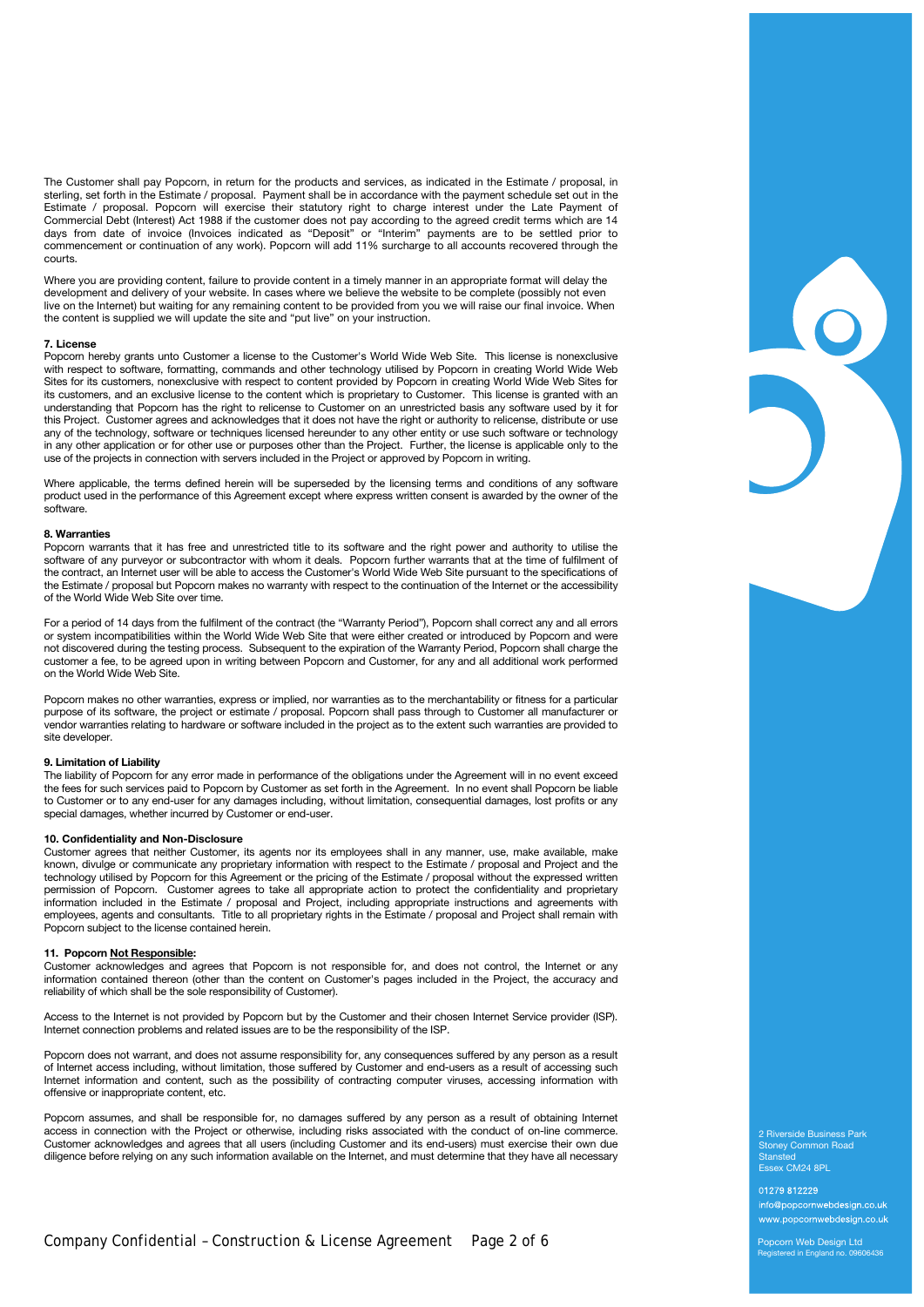rights to copy, publish or otherwise distribute any such information available on the Internet under applicable copyright laws. Customer acknowledges and consents to the foregoing, and shall obtain the acknowledgement and consent to the foregoing of all users which obtain access to the Internet through the Project. Popcorn shall be an express third-party beneficiary of such acknowledgment and consent.

### **12. Indemnification**

Popcorn shall indemnify and hold Customer harmless from and against any claim of infringement of a U.K. patent or copyright based upon software provided; Customer gives Popcorn prompt notice of all rights to defend any such claim. Popcorn shall have the right to settle any claim and, at Popcorn's option, provide Customer (i) paid up license, (ii) substitute, a functionally equivalent software for the alleged infringing software or (iii) a refund of the sums paid to Popcorn under the Estimate / proposal reduced by one-third (1/3) each year for three (3) years.

The customer shall provide all content for the website and shall guarantee that they own or that they have full permission to use any text, images, videos, designs or logos that they supply. The customer will fully indemnify Popcorn Web Design Ltd against any copyright or intellectual property right claim arising from material supplied by the customer.

### **13. WebWorks**

**We strongly advise that you take out a support package with Popcorn once your website is complete. Your website is a valuable tool and therefore in situations where your website is, for example, not displaying properly we can be here to fix it for you as soon as is reasonably possible.** 

The following 6 items are additional terms and conditions for Popcorn's Web Site Management Program (WebWorks) and only apply to customers who have signed up to this service.

Service. Popcorn will provide a package of site management services to the customer's web site on a monthly basis from the commencement date. If Popcorn developed the web site, this date will be effective from when the site was launched onto the Internet. Full details of this service were presented within the Estimate / proposal or are available upon request. Popcorn retains the right to alter the specific details of the service where factors beyond Popcorn's control apply. The details of this service are explained in our separate WebWorks Document.

Search Engines. Popcorn cannot give any warranty or guarantee as to placement of the listing as it is left to the sole discretion of the search engines editor reviewing the listing nor that the site will be held by the search engine for any given period. Popcorn will provide best practice advice on key phrase selection but cannot accept liability for the varying and changes ways in which search engines operate. Popcorn reserves the right to change its list of top search engines companies without notice. Popcorn reserves the right to refuse to register inappropriate keywords and phrases.

Appropriate Format of Content Ideally photos must be supplied as the original or TIFF file. Text must be supplied as a Word document on disc or email and logos/icons supplied as Illustrator, EPS files or original. Alternatively a PDF file can be used for any/all of the above. Any work required in amending client submitted text or images for use on web sites are chargeable.

Maintenance Timescales Updates within existing page designs and structures will be completed within 1 working day where content has been provided in an appropriate format. Popcorn cannot guarantee to update web sites where less than 1 working day's notice has been provided. Timescales for maintenance or development work that requires the restructuring of page or site designs or structures will be estimated once Popcorn has been provided with sufficient information and content to reasonably do so. Where Popcorn staff are required to work outside normal office hours to complete urgent maintenance or development, or are required to reschedule other work to be undertaken outside normal office hours to accommodate urgent maintenance or development, this work will be rated at time and a half or double time accordingly.

Fees & Payment. Fees will be invoiced in advance on a quarterly basis. Work over the agreed Web Works package will be invoiced monthly or quarterly in arrears depending on usage. Popcorn cannot offer a reduction in fees for nonuse of services offered within the package.

Termination & Right to Cancellation. Each party agrees to a minimum tenure of twelve (12) months from the date of this Agreement. At the end of that period either party has the right to cancel this Agreement. If payment for the service is not received within the agreed credit terms, Popcorn reserves the right to terminate the agreement with one week's written notice.

## **14. Server Co-Location Services**

The following items are additional terms and conditions for Popcorn's Server Co-Location Services and only apply to customers who have signed up to this service.

Sole Agreement If any acknowledgment, provisions, term or condition in any Customer purchase order, voucher or other memorandum is in any way inconsistent with, or adds to, the provisions of the Agreement, such provisions shall not affect the interpretation or terms of this Agreement, and any such inconsistent or additional provisions, terms and conditions are agreed by the parties to be null and void. No modifications of this Agreement or waiver of any of its terms will be effective unless set forth in a written document signed by authorised agents of Customer and Popcorn.

Services Subject to compliance by the Customer with its obligations under this Agreement, Popcorn Web Design Ltd shall provide the Services to the Customer during the currency of this Agreement.

Term This Agreement shall subsist for the Initial Term of 12 months and then for subsequent periods of three months until terminated by no less than thirty (30) days notice in writing by either party to the other.

Compliance with Law and Policy The Customer shall ensure that nothing is transmitted by or on behalf of the Customer or using the Customer's equipment through the Service or down-loaded in violation of any UK or international law, regulation or treaty or Popcorn Web Design's Rules or in breach of the intellectual property rights of

2 Riverside Business Park Stoney Common Road Stansted Essex CM24 8PL

01279 812229 info@popcornwebdesign.co.uk www.popcornwebdesign.co.uk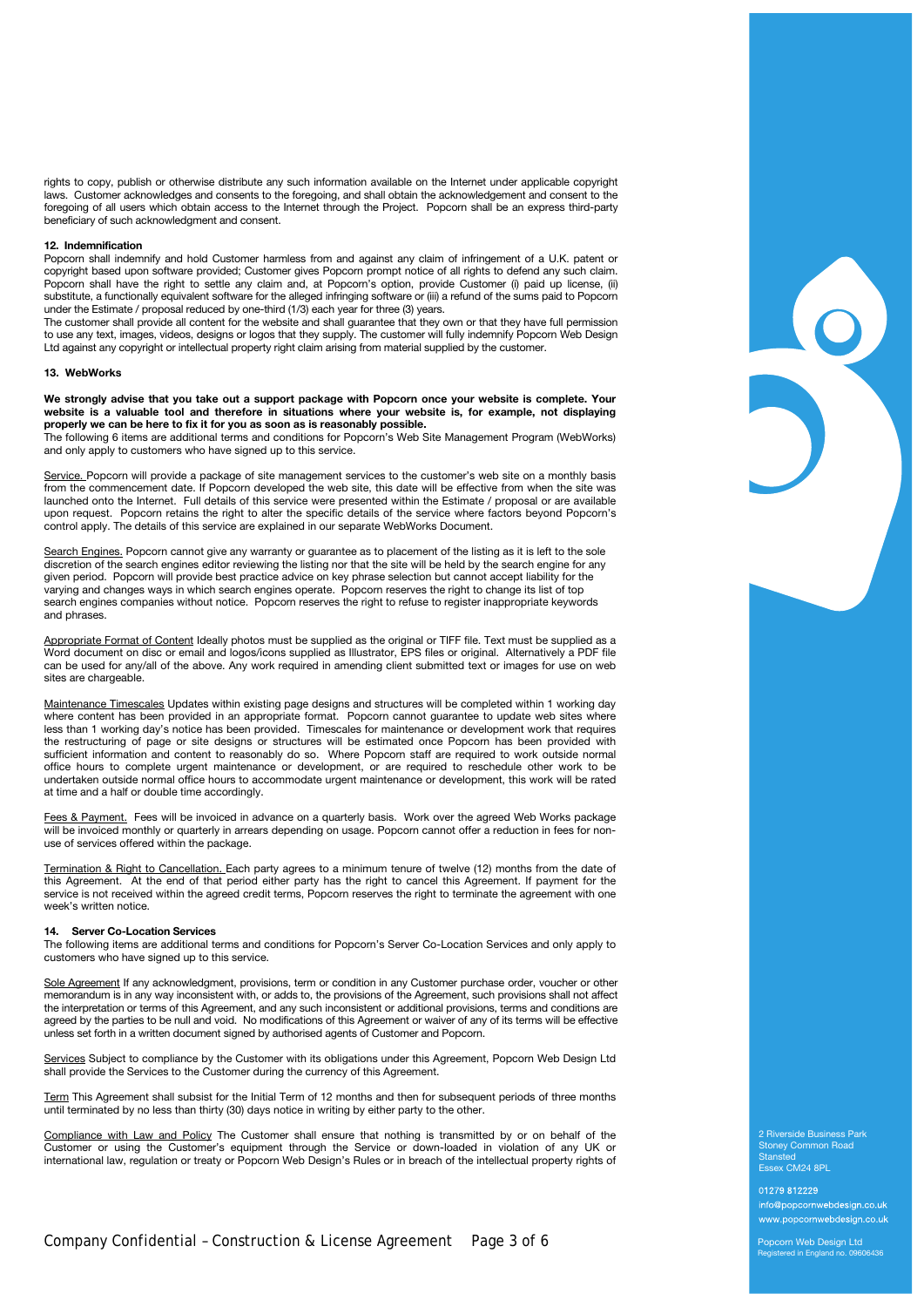any person. The Customer shall fully and effectually indemnify Popcorn Web Design Ltd from and against all loss, liability, damages, costs and expenses which Popcorn Web Design Ltd may incur in relation to any breach by the Customer of its obligations under this Clause. A breach of this clause will also be grounds for Popcorn Web Design Ltd to terminate this Agreement with immediate effect, at Popcorn Web Design's discretion.

Offending Material Without prejudice to any other right, Popcorn Web Design Ltd shall be entitled to disable the Service or any part of it or to take such action as it may in its discretion think appropriate to ensure that any material which Popcorn Web Design Ltd in its discretion considers to offend the principles set out in Clause 5.A is not capable of being transmitted or down-loaded. Popcorn Web Design Ltd shall not however be obligated to take, or consider whether it should take, any such action.

International Bandwidth The Customer acknowledges that Popcorn Web Design Ltd has no direct control over the availability of bandwidth over the entirety of the Internet and that while it will use such endeavours as Popcorn Web Design Ltd, in its absolute discretion deems appropriate to facilitate the Service at all times, Popcorn Web Design Ltd shall not be responsible for delays caused by overuse of or lack of such bandwidth.

Indemnity The Customer acknowledges that, by the nature of the Service being provided, information and material downloaded or used by the Customer may be kept, whether permanently or temporarily on Popcorn Web Design's equipment. The Customer shall at all times ensure that such information and material complies with the laws of all applicable jurisdictions and shall keep Popcorn Web Design Ltd fully and effectually indemnified from and against all costs, claims, liabilities and demands relating to or arising from any breach by the Customer of this clause or any criminal or civil legal action brought against Popcorn Web Design Ltd as a result of Popcorn Web Design's storage of such information or material.

Domain Names Popcorn Web Design Ltd has no control over the availability of domain names and accordingly accepts no responsibility for the availability of any domain name. If any domain name is or becomes unavailable or on a request from any domain name registration authority, the Customer shall take all steps to relinquish the relevant domain name or otherwise to abide by the order of such authority and Popcorn Web Design Ltd shall be entitled to take all appropriate steps to achieve the same.

#### Domain name transfers.

An admin charge of £20 per domain name is chargeable for transfer to another hosting company.

## Historical Archive and Backup

While Popcorn Web Design Ltd backs up its server computers as a regular part of its internal systems administration, Popcorn Web Design Ltd does not guarantee any storage or backup of Customer data.

Termination for Non-payment. If any Popcorn Web Design Ltd invoice remains unpaid fourteen (14) days after its due date, Popcorn Web Design Ltd may without further notification or prejudice to any other remedy, suspend or disable the Service or, at its option, terminate this Agreement. Termination for non-payment shall not relieve the Customer of its responsibilities under this Agreement, including the responsibility to pay all fees up to the date of termination.

Popcorn Web Design Ltd may terminate this Agreement at any time if the Customer materially breaches this Agreement and in the case of a breach capable of remedy fails to remedy the breach within fourteen (14) days of a notice from Popcorn Web Design Ltd requiring the breach to be remedied.

Upgrades and Equipment Maintenance From time to time Popcorn Web Design Ltd may upgrade its servers and associate network infrastructure. This may require the Customer to upgrade its software applications or equipment if the Service is to be continued. In that event, the Customer agrees to make within fourteen (14) days such reasonable upgrades to its hardware or software as Popcorn Web Design's technical staff may from time to time reasonably specify by written notice to the Customer. Popcorn Web Design Ltd shall not be responsible for degradation of or disruption to the Service if the Customer does not make the upgrade required.

Scheduled and emergency work will require that the Customer's web site is temporarily suspended. Popcorn will as far as possible conduct this at an appropriate time with the customer as to minimise disruption.

### Limited Warranty

Popcorn Web Design Ltd warrants that the Service will not be substantially different from any written description of the Service previously supplied by Popcorn Web Design Ltd to the Customer.

The Customer is responsible for assessing its own commercial needs, how the Service relates to the Customer and how the Customer should use the Service. The Customer warrants that it is familiar with services of this type and that it understands the level of service to be provided and the implications for the Customer's own business of the choices which the Customer made in completing the Order Form. Popcorn Web Design Ltd makes no warranty as to the value of the Service in the Customer's business or the results to be obtained from the use of the Services.

The Customer is solely responsible for the use of any information or other material obtained through the Service. Popcorn Web Design Ltd specifically excludes any responsibility for the accuracy or quality of information obtained through the Service, or that any other material obtained through the Service may be used in any way by the Customer without infringing the rights of any third parties. The Customer further acknowledges that these matters are outside the control of Popcorn Web Design Ltd.

Limitation of Liability. Without prejudice to the express warranties contained in the clauses listed above and to the maximum extent permissible in law, all conditions and warranties which are to be implied by statute or otherwise by general law into this Agreement or relating to the Services are hereby excluded.

The following provisions in this clause set out Popcorn Web Design Ltd's entire liability (including any liability for the acts and omissions of its employees, agents or sub-contractors) to the Customer in respect of:-

2 Riverside Business Park Stoney Common Road Stansted Essex CM24 8PL

01279 812229 info@popcornwebdesign.co.uk www.popcornwebdesign.co.uk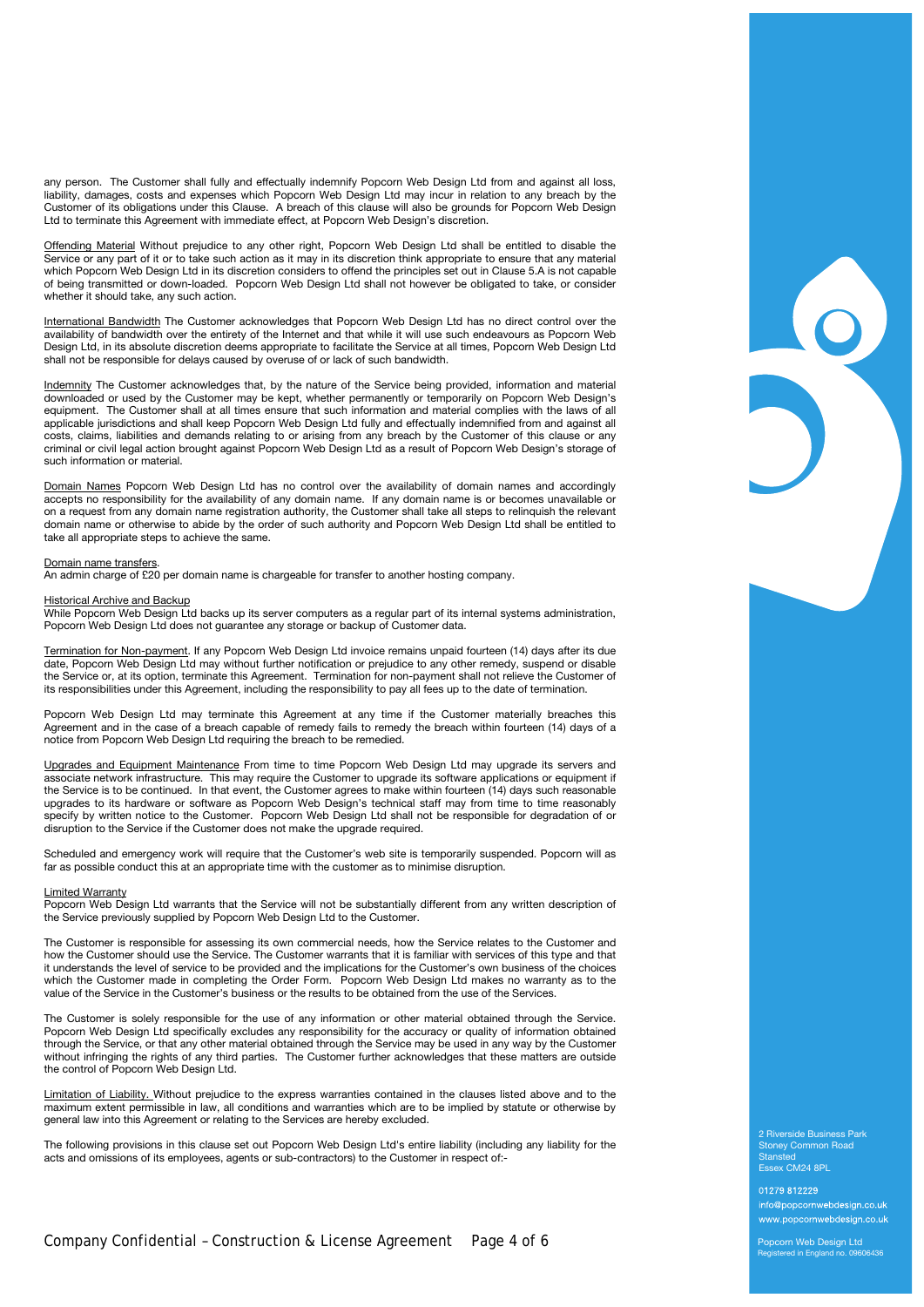a) A breach of Popcorn Web Design Ltd's contractual obligations;

b) A tortious act or omission for which Popcorn Web Design Ltd is liable;

c) an action arising out of a misrepresentation by or on behalf of Popcorn Web Design Ltd; arising in connection with the performance or contemplated performance of this Agreement or out of an act done or omission made as a consequence of the entry into by Popcorn Web Design Ltd of this Agreement.

The Customer acknowledges that in circumstances where a fatal server failure could cause pure economic loss, loss of profit, loss of business or like loss then Popcorn advise a second backup server is installed. Popcorn Web Design Ltd shall in no circumstances be liable to the Customer for any pure economic loss, loss of profit, loss of business or like loss.

Popcorn Web Design Ltd shall in no circumstances (whether before or after termination of this Agreement) be liable to the Customer for any loss of or corruption to data or programs held or used by or on behalf of the Customer. However Popcorn shall at all times keep adequate back-up copies of the data and programs held or used by or on behalf of the Customer.

The Customer shall only be entitled to bring a claim against Popcorn Web Design Ltd where the Customer issues legal proceedings against Popcorn Web Design Ltd within the period of twenty-four (24) months commencing on the date upon which the Customer ought to have known of its entitlement to bring such a claim. Notwithstanding anything to the contrary herein contained Popcorn Web Design Ltd's liability to the Customer for:-

a) Death or personal injury resulting from the negligence of Popcorn Web Design Ltd, its employees, agents or sub-contractors.

b) damage suffered by the Customer as a result of a breach by Popcorn Web Design Ltd of the condition as to title or the warranty as to quiet possession implied by Section 12 of the Sale of Goods Act 1979 or Section 2 of the Supply of Goods and Services Act 1982.

d) damage for which Popcorn Web Design Ltd is liable to the Customer under Part I of the Consumer Protection Act 1987;

# **15. General Provisions**

Sole Agreement If any acknowledgment, provisions, term or condition in any Customer purchase order, voucher or other memorandum is in any way inconsistent with, or adds to, the provisions of the Agreement, such provisions shall not affect the interpretation or terms of this Agreement, and any such inconsistent or additional provisions, terms and conditions are agreed by the parties to be null and void. No modifications of this Agreement or waiver of any of its terms will be effective unless set forth in a written document signed by authorised agents of Customer and Popcorn.

Severability If any term of this Agreement is held to be invalid, the remainder of this Agreement will remain in force. If any term of this Agreement shall be invalid, illegal or unenforceable, in whole or in part, the validity of any of the other terms of this Agreement shall not be affected thereby in any way so long as the general intent of this Agreement can still be carried out absent the invalid, illegal or unenforceable provision.

Choice of Laws This Agreement is governed by and shall be construed in accordance with English Law, and all questions regarding the validity, intention or meaning of this Agreement or any modifications of it will be construed and resolved under the laws and solely in the courts. Each party hereto hereby consents to the personal jurisdiction of the courts for such purposes.

Survival All obligations of the parties with respect to confidentiality of information shall survive the termination of this Agreement, regardless of the reason for such termination.

Notices All notices and requests in connection with this Agreement shall be in writing and may be given by personal delivery or registered mail with return receipt, telegram or other customary means of written communication. The effect date of any notice or request shall designate by notice to the other. The effective date of any notice or request shall be five (5) days from the date which it is sent by the party so sending the notice or immediately upon personal delivery.

Non-Cancellation of Orders Customer recognises and acknowledges that each component and design stage, as described in the Estimate / proposal, represents an integral part of the project, and that any change or alteration may significantly impair the ability of Popcorn to perform its obligations hereunder. Customer shall not cancel any portion of the project without securing the written permission of Popcorn. In the event that Customer and Popcorn desire to amend or modify any portion of the project, such amendment or modification shall be documented, and said documentation shall only become effective upon the written confirmation by an authorised representative of Popcorn and Customer.

## **16. General Terms**

Assignment. The Customer may not sell, transfer or assign its rights or obligations under this Agreement without Popcorn Web Design's written consent. No such assignment, even if consented to, shall relieve the Customer of its obligations under this Agreement prior to the date of the assignment.

Waiver. The waiver or failure of Popcorn Web Design Ltd to exercise any right provided for in this Agreement shall not be deemed a waiver of that or any other right in this Agreement.

Invalidity. If any provision of this Agreement is held by a court of competent jurisdiction to be contrary to law, the remaining provisions of this Agreement will remain in full force and effect.

Whole Agreement. This Agreement represents the complete agreement and understanding of the parties as to its subject matter, and supersedes any other agreement or understanding, written or oral. If there is any conflict between the Estimate / proposal Documentation and the Popcorn Web Design Ltd Construction Agreement, the Construction Agreement (This document) shall take precedence. This Agreement may be modified only in writing signed by an authorised representative of the Customer and an authorised representative of Popcorn Web Design Ltd.

Notices. Notices sent pursuant to this Agreement shall be in writing and may be delivered by hand, sent by post or faxed with hard copy confirmation by post to the recipient at its address as shown on the Order Form or at such other address as may be notified in accordance with this clause or, in the case of a company, to its registered office.

2 Riverside Business Park Stoney Common Road Stansted Essex CM24 8PL

01279 812229 info@popcornwebdesign.co.uk www.popcornwebdesign.co.uk